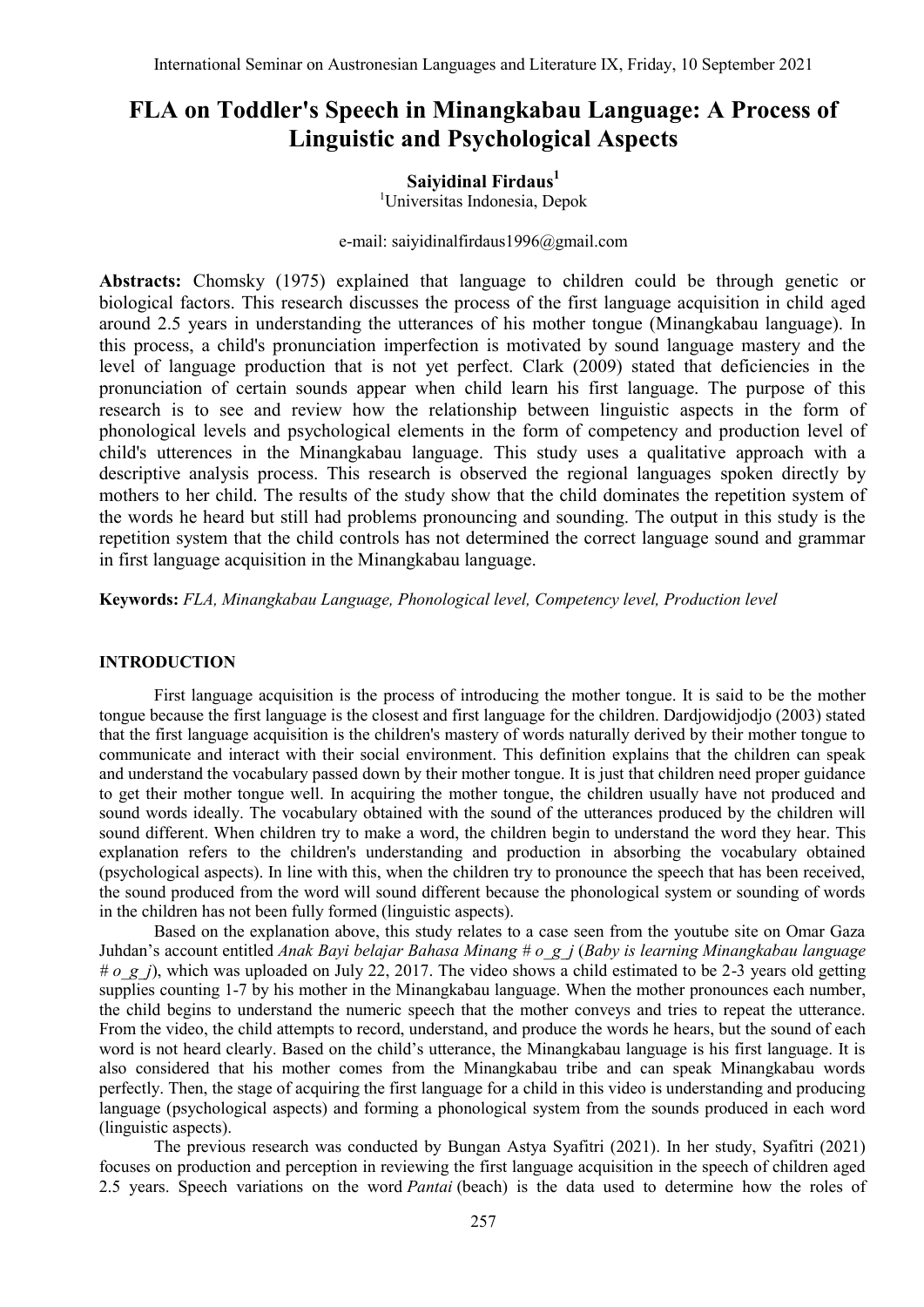perception and production can influence one another. In her study, a qualitative approach with a descriptive analysis process is used to analyze the relationship between perception and production in showing variations in speech. In her research, Syafitri utilizes the FLA theory by Clark (2009). Clark's FLA theory (2009) stated that children's perception ability is much higher than production ability. The study results show that the children can imitate the word *Pantai* (beach) mentioned by the mother even though it takes a long time to understand the phonetic sound. Hence, the children understand the word *Pantai* (beach) and reproduce several repetitions and adjustments.

By reflecting on the previous study above, this research agrees with the children's first language acquisition theory proposed by Clark (2009) as a relevant and up-to-date theory. Clark (2009) said that deficiencies in the pronunciation of certain sounds appear when children are learning their first language. However, this research has a different view in using the theory referring to the basic theory of FLA proposed by Chomsky, called the theory of nativism. This theory demands competency and performance processes to review the relationship between psychological aspects (understanding and production) and linguistic aspects (phonological) of children's first language acquisition.

Chomsky (1975) said that children's language acquisition could be through genetic or biological factors so that the nativistic view refers to the hypothesis of conscience (Innateness Hypothesis). Chomsky (1975) assumed that (1) genetic factors are a decrease in language behavior in children; (2) the children can acquire their first language in a relatively short time; (3) the children are not able to understand the complicated grammar of the adult. In line with this, Chomsky concluded that children already have a natural language acquisition tool called the LAD (Language Acquisition Device). LAD is a particular part of the brain stored for processing language, not processing other cognitive abilities. Lenneberg (in Browns, 1980, p. 21) added that the unique processes for language processing in LAD are described as follows.

- A. The children can differentiate one language sound into another language sound
- B. The children can group language units into other language components
- C. The possibility and impossibility of the children to understand the language system
- D. The children are felt to develop a language system outside other language systems

The description above explains that children acquire their first language through genetic or biological factors. In this case, when a mother who comes from the Minangkabau area and in her social activities also uses the Minangkabau language, it can increase language skills in acquiring the children's first language. The first language acquisition involves two methods, namely competence and performance. Chaer (2003, p. 167) said that competence is a process that refers to grammar (semantics, syntax, phonology, and morphology), while performance is a process that refers to the ability to use language to communicate with others. In the performance process, children are provided with understanding and production. The understanding involves the children's ability to observe the words heard, and then production consists of the children's ability to rephrase the phrases heard. Slobin (1979) explained that children tend to pay attention and sound the last syllable of the word form at the production stage.

# **METHOD**

In addition to applying the FLA theory proposed by Clark (2009) as a relevant and up-to-date theory, this research links to Chomsky's nativism theory model. This theory demands competency and performance processes to review the relationship between psychological aspects (understanding and production) and linguistic aspects (phonological) of children's first language acquisition. In understanding the mechanism of the first language acquisition process on the relationship between Chomsky's LAD theory and the process of competence and performance, this research presents a schematic or model image as follows: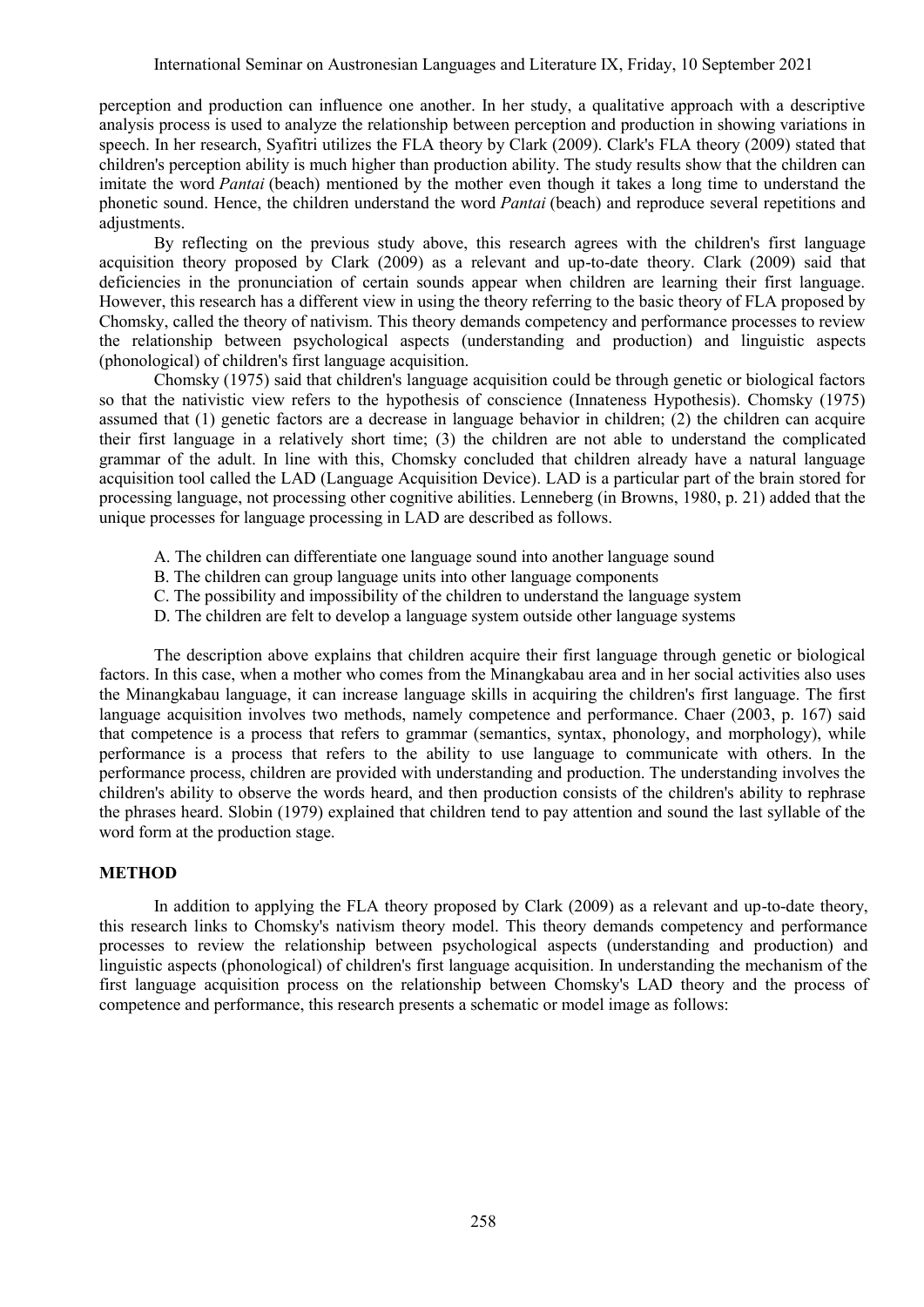

Figure 1: LAD Chomsky Source: [www.edu.glogster.com](http://www.edu.glogster.com/)

This research utilizes a YouTube video on the Omar Gaza Juhdan account entitled *Anak Bayi belajar Bahasa Minang # o\_g\_j* (Baby is learning Minangkabau language # o\_g\_j), which was uploaded on July 22, 2017, as a source data. The child in the video is estimated to be 2-3 years old. This study also uses a qualitative approach. Analytical descriptive research aims to explain problems relating to research subjects based on the evidence or facts contained therein. Sudaryanto (1993, p. 62) said that the results of descriptive analysis research are in the form of data that is language and words. Therefore, this study also produces data in the form of comments or speech due to the research.

### **RESULTS AND DISCUSSION**

The following is the speech data obtained from child on the YouTube video:

| No | <b>Origin Speech</b> | Children's<br>Speech | <b>Translation</b> |
|----|----------------------|----------------------|--------------------|
| 1  | $<$ Ciek $>$         | [yek]                | Satu               |
| 2  | $<$ Duo $>$          | [Uwo]                | Dua                |
| 3  | $<$ Tigo>            | [Go]                 | Tiga               |
| 4  | $\leq$ Ampek $>$     | [Pek]                | Empat              |
| 5  | $<$ Limo $>$         | [Mo]                 | Lima               |
| 6  | $<$ Anam $>$         | [Nom]                | Enam               |
| 7  | $<$ Tujuah $>$       | [Uwah]               | Tujuh              |

#### 1. Linguistic Aspects (Phonological)

Based on the data findings, the mother on the video speaks all the words in the Minangkabau language, starting from the word "*ciek* (one)" to the word "*tujuah* (seven)." Data 1 shows when the mother speaks the word "*ciek*" (one), the child repeats it by saying "*yek*." A child's utterance on the video explains that the phoneme /*i* / is removed, and the phoneme /*c*/ changes to/*y*/. This fact explains that the child on the video cannot pronounce the phoneme /*c*/ because when the phonemes /*i*/ and /*e*/ are combined, they form a /*y*/ sound.

Data 2 shows when the mother speaks the word "*duo*" (two), the child repeats it by saying "*uwo*." A child's utterance on the video explains that the phoneme /*d*/ is removed, and the phoneme /*w*/ is added between/*u*/ and /*o*/. This fact explains that the child on the video cannot pronounce the phoneme /*d*/ because when the phoneme /*u*/ and the phoneme /*o* / are combined, they form a sound /*w*/ and eliminate the phoneme /*d*/.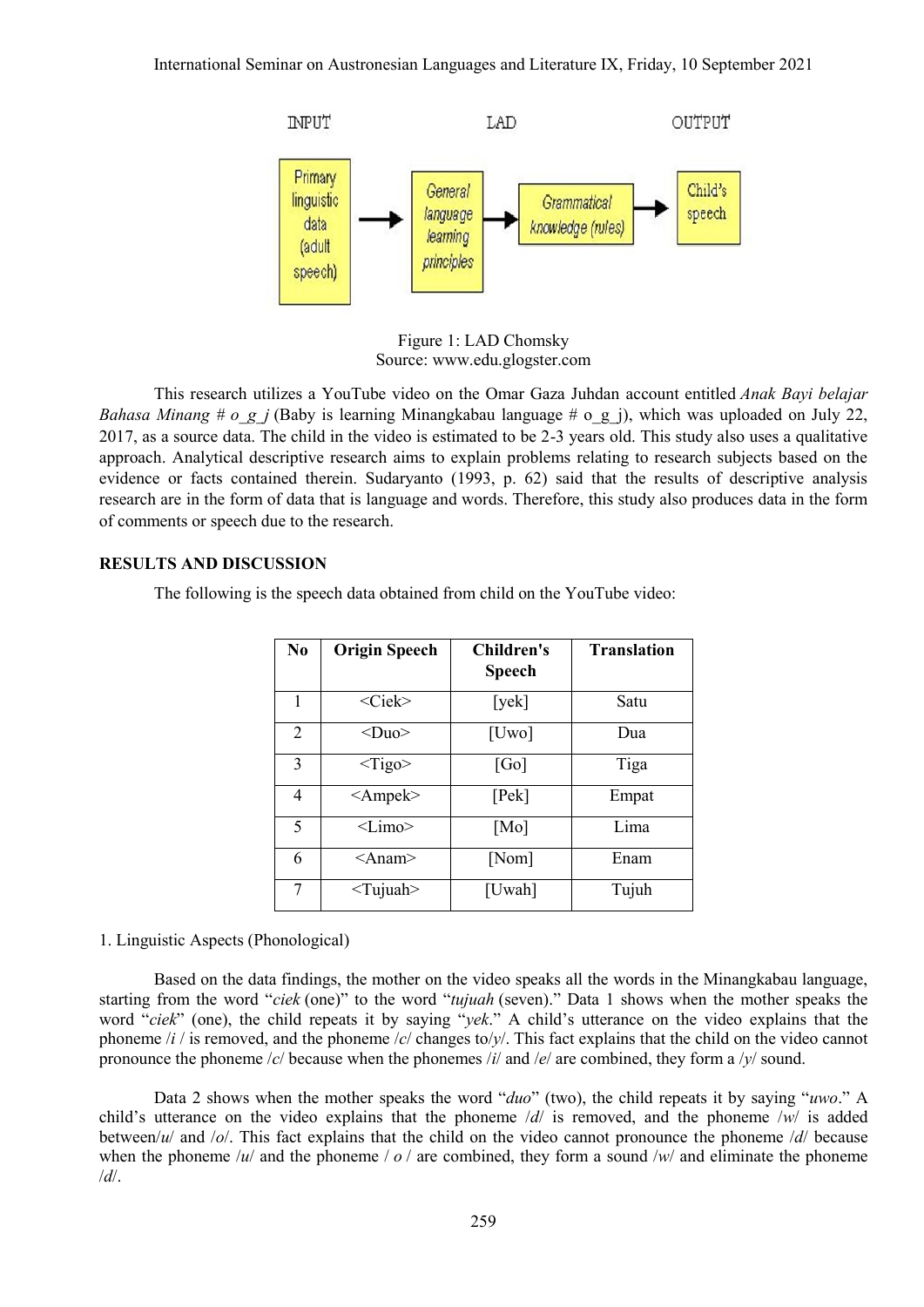International Seminar on Austronesian Languages and Literature IX, Friday, 10 September 2021

Data 3 shows when the mother speaks the word "*tigo*" (three), the child repeats it by saying "*go*." A child's utterance on the video explains that the child only pays attention and sounds the last syllable.

Data 4 shows when the mother speaks the word "*ampek*" (four), the child repeats it by saying "*pek*." A child's utterance on the video explains that the child only pays attention and sounds the last syllable.

Data 5 shows when the mother said the word "*limo*" (five), the child repeats it by saying "*mo*." A child's utterance on the video explains that the child only pays attention and sounds the last syllable of the word.

Data 6 shows when the mother speaks the word "*anam* (six), the child repeats it by saying "*nom*." A child's utterance on the video explains the phoneme /*a*/ is removed for a letter, and the change in phoneme /*a*/ becomes the phoneme /*o*/. This fact explains that the child turns off the phoneme /a/ for the letter at the beginning of the word so that it does not have trouble with the same phoneme /*a*/ in the middle of the word, then replaces it with the phoneme /*o*/ to make it easier to pronounce so that the sound you hear is phoneme /*o*/.

Data 7 shows when the mother speaks the word "*tujuah*" (seven), the child repeats it by saying "*uwah*." A child's utterance on the video explains that the phoneme /*t*/ is removed, replacing /*j*/ with the phoneme /*w*/. This fact explains that the child cannot pronounce the phoneme /*t*/. The child replaces the phoneme /*j*/ becomes /*w*/ because when the phoneme /*u*/ and the phoneme /*a*/ are combined, a sound /*w*/ is heard. The child on the video turns off the phoneme /*j*/ by replacing it with the phoneme /w/ to make it easier to pronounce so that what we hear is the phoneme /*w*/.

2. Psychological Aspects (Comprehension and Production)

In this case, the psychological aspects of a child on the video in his first language acquisition refer to the competency and performance processes. Based on the data findings on the video, the child's competency process involves a phonological component of grammar. This process becomes knowledge for a child to master the grammar of his mother tongue (Minangkabau language) directly and unconsciously. Mastery of grammar (phonology) is obtained gradually. This fact explains that the process of potential becomes a means of understanding and knowing a child on the video in analyzing the phonological components of grammar in acquiring his mother tongue (Minangkabau language).

In applying children's knowledge and understanding of the grammatical (phonological) components, competence needs to be driven by performance to solve deeper grammatical problems. The child on the video is constantly encouraged by the mother to say the words he has heard. This fact explains that the performance process becomes a means of production for a child on the video to encode or speak the phonological components of grammar in acquiring his mother tongue (Minangkabau language).

# **CONCLUSION**

Based on the findings and discussion above, this research concludes that acquiring a child's first language on the video involves two aspects, namely linguistic aspects and psychological aspects. The data show that achieving the first language in a child refers to the linguistic element's phonological level. When a child on the video pronounces words in the Minangkabau language, there is removal and change of phonemes. Some phoneme sounds are lost and changed in a child's utterances and the omission of the prefix syllable so that the child only speaks the last syllable. Furthermore, in the psychological aspect, what is seen is understanding and production, in which comprehension and production refer to the competency and performance processes. In these findings, Competence functions as a collection of material of grammatical components. Performance functions as a driving force or tool that connects the group or material with phonological application to acquire the first language (Minangkabau).

### **REFERENCES**

Browns, Douglas H. (1980). *Principles of Language Learning and Teachin*g. New Jersey: Prentice-Hall Inc. Chaer, Abdul. (2003). *Psikolinguistik: Kajian Teoretik*. Jakarta: PT Rineka Cipta. Chomsky, Noam. (1975). *Reflection of Language*. New York: Pantheon Books. Clark, Eve V. (2009). *First Language Acquistion* (*2nd ed*). Cambridge: Cambridge University Press.